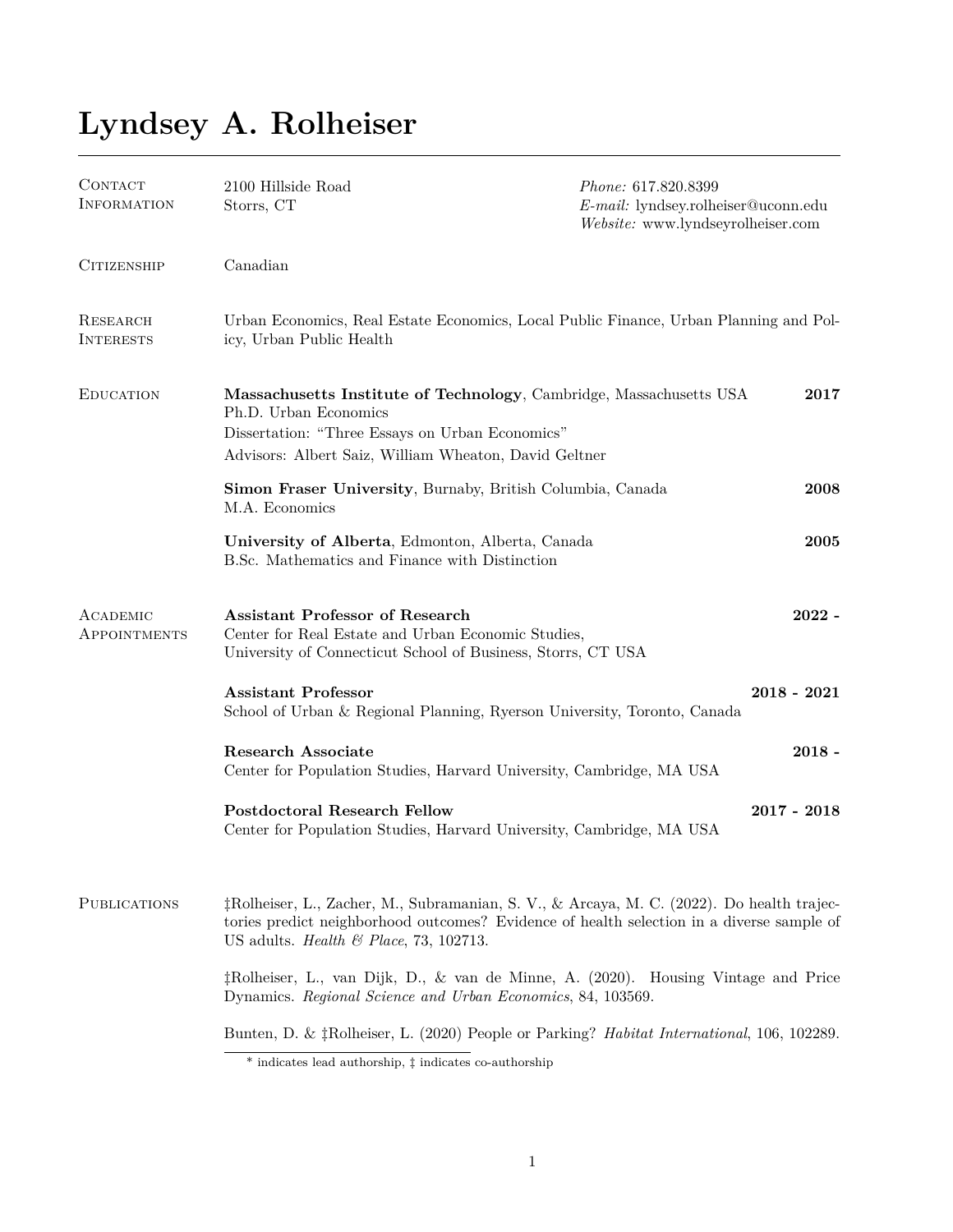|                                           | *Rolheiser, L. (2020) Old, Small, and Unwanted: Postwar Housing and Neighborhood So-<br>cioeconomic Status. Urban Studies, 58(14), 2952-2970.                                                                              |          |
|-------------------------------------------|----------------------------------------------------------------------------------------------------------------------------------------------------------------------------------------------------------------------------|----------|
|                                           | †Rolheiser, L., & Saiz, A. (2020). Is Participatory Democracy Representative? A Survey of<br>Engaged Town Meeting Voters, New England Journal of Political Science, 12(1).                                                 |          |
|                                           | *Rolheiser, L. & Dai, C. (2018) Beyond density: municipal expenditures and the shape and<br>location of development, <i>Urban Geography</i> , $40(8)$ , 1097-1123, DOI: 10.1080/02723638.<br>2018.1546499                  |          |
|                                           | *Rolheiser, L., Cordes, J., & Subramanian, S. V. (2018). Opioid Prescribing Rates by<br>Congressional Districts, United States, 2016. American Journal of Public Health, 108(9),<br>1214-1219.                             |          |
| <b>OTHER</b><br><b>PUBLICATIONS</b>       | *Rolheiser, L. (2021). When it comes to parking minimums, less is more. Spacing Toronto.                                                                                                                                   |          |
| <b>WORKING</b><br>PAPERS AND<br>PAPERS IN | "The problem has existed over endless years: Racialized difference in commuting, 1980–<br>2019" (with Devin Michelle Bunten, Ellen Fu, & Chris Severen) Federal Reserve of Philadel-<br>phia WP22-13 - revise and resubmit |          |
| PROGRESS                                  | "Commercial Property Tax Incidence: Evidence from Urban and Suburban Office Rental<br>Markets" SSRN - working paper                                                                                                        |          |
|                                           | "A Spatial Consumer City Approach to Developer Parking Provision" (with Devin Michelle<br>Bunten $\&$ Chris Severen) - in progress                                                                                         |          |
|                                           | "Gentrified Amenities: Using digital platform data to to measure displacement risk and<br>demographic change" (with Anthony Vanky) - in progress                                                                           |          |
|                                           | "Racial Persistence of Large Scale Postwar Subdivisions" - in progress                                                                                                                                                     |          |
|                                           | "When the Land Runs Out: The future of urban multifamily development" (with Devin<br>Michelle Bunten) - in progress                                                                                                        |          |
|                                           | "Office Futures and Pasts: Urban office space in a post-COVID world" - in progress                                                                                                                                         |          |
|                                           | "(Limited) Opportunity Zones: Is capital investment reaching neighborhoods in need?"<br>(with Mike Langen $\mathcal{C}$ Alex van de Minne) - in progress                                                                   |          |
| <b>PATENT</b>                             | Aruswamy, V., Zhang, H., Bojic, I., Rolheiser, L., Sobolevsky, S., Vanky, A.P. (2016). Urban<br>Professional Genome, U.S. Patent No. US20170287080A1 (pending/application)                                                 |          |
| <b>TEACHING</b>                           | University of Connecticut                                                                                                                                                                                                  |          |
| <b>EXPERIENCE</b>                         | <i>Instructor</i>                                                                                                                                                                                                          |          |
|                                           | A Practical Approach to Real Estate (Undergraduate)                                                                                                                                                                        | $2022 -$ |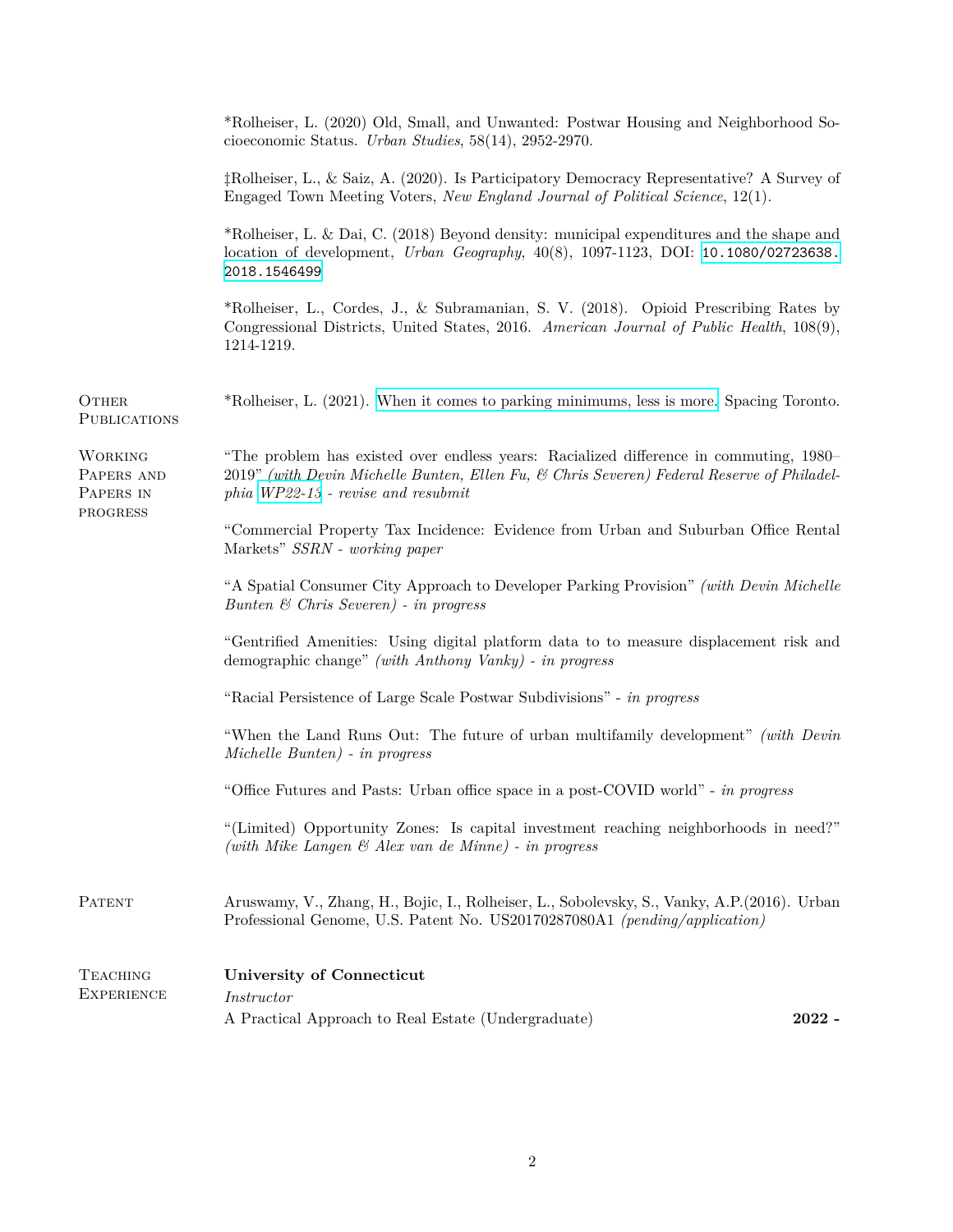|  | <b>Ryerson University</b> |
|--|---------------------------|
|--|---------------------------|

|                               | Instructor                                                                             |               |
|-------------------------------|----------------------------------------------------------------------------------------|---------------|
|                               | Quantitative Methods for Public Policy (PhD)                                           | $2020 - 2021$ |
|                               |                                                                                        | $2018 - 2021$ |
|                               | Statistics for Planners (Undergraduate)                                                |               |
|                               | Housing Economics and Policy (Undergraduate, Masters)                                  | $2018 - 2021$ |
|                               | Massachusetts Institute of Technology                                                  |               |
|                               | Teaching Assistant                                                                     |               |
|                               | Real Estate Economics (Masters/MBA/PhD)                                                | $2012 - 2015$ |
|                               | Quantitative Methods for Planning (Planning Masters)                                   | 2014, 2017    |
|                               | Applied Economics for Managers (Sloan Fellows MBA Program)                             | $2012 - 2015$ |
|                               | <i>Instructor</i>                                                                      |               |
|                               | Statistics Bootcamp (Real Estate Masters)                                              | $2012 - 2016$ |
|                               | Microeconomics Bootcamp (Sloan MBA/Tech. & Public Policy MSc)                          | 2013          |
|                               | University of Connecticut                                                              |               |
| SERVICE AND<br><b>OTHER</b>   | Center for Real Estate and Urban Economic Studies                                      | 2022          |
| ACADEMIC<br><b>EXPERIENCE</b> | UConn team mentor for Cornell Retail Real Estate Case Competition                      |               |
|                               | <b>Ryerson University</b>                                                              |               |
|                               | School of Urban and Regional Planning                                                  | $2019 - 2021$ |
|                               | Undergraduate Admissions Committee                                                     |               |
|                               | School of Urban and Regional Planning<br>Undergraduate/Graduate Awards Committee Chair | $2019 - 2021$ |
|                               | Faculty of Community Service                                                           | $2019 - 2021$ |
|                               | Undergraduate/Graduate Awards Committee                                                |               |
|                               | Massachusetts Institute of Technology                                                  |               |
|                               | Research Assistant to Dr. Albert Saiz                                                  | $2013 - 2017$ |
|                               | Samuel Tak Lee Case Study Writer                                                       | $2015 - 2017$ |
|                               | Faculty Search Committee, Ph.D. Representative                                         | 2012          |
|                               | Ph.D. Committee                                                                        | $2013 - 2014$ |
| <b>GRANTS</b>                 | Social Sciences and Humanities Research Council (SSHRC) Explore Grant                  | 2020          |
|                               | The Socioeconomic Persistence of Large-Scale Residential Developments<br>\$7,000       |               |
|                               | Canada Mortgage and Housing Corporation (CMHC)                                         | 2020          |
|                               | Social Sciences and Humanities Research Council (SSHRC).                               |               |
|                               | Dunn, J.R. $(PI)$ +41 Co-investigators.                                                |               |
|                               | Canadian Housing Evidence Collaborative.                                               |               |
|                               | CMHC-SSHRC Housing Partnership Development Grant<br>\$1,135,000.                       |               |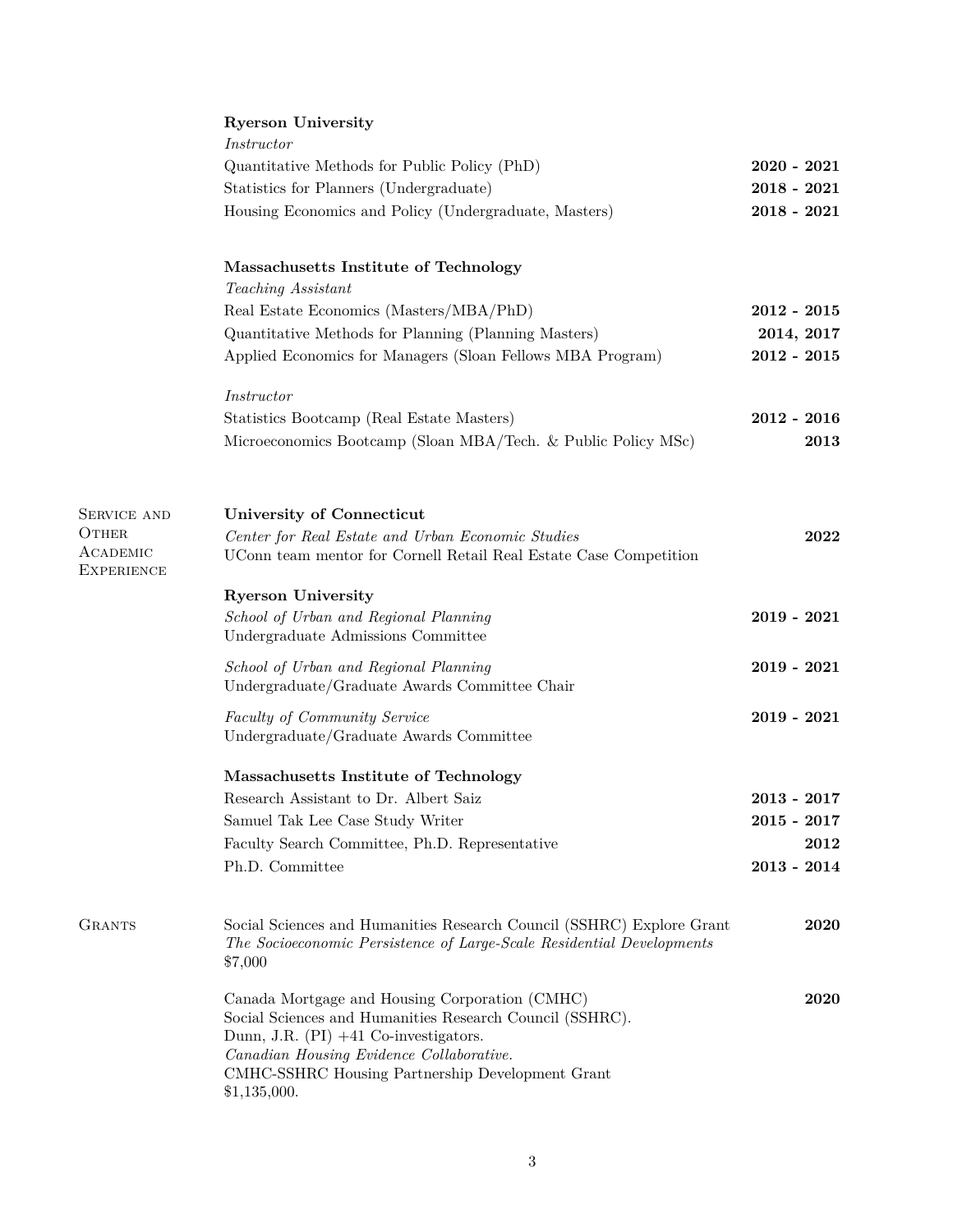|                      | Canadian Institutes of Health Research (CIHR) Project Grant:<br>Dunn, J.R. $(PI) + 5$ Co-investigators.<br>Income Inequality, Health, and Housing Affordability<br>\$274,636. | 2019         |
|----------------------|-------------------------------------------------------------------------------------------------------------------------------------------------------------------------------|--------------|
|                      | Ryerson University Seed Grant<br>Comparative Study of Salt Lake City and Calgary Urban Development<br>\$4,000                                                                 | 2019         |
|                      | Ryerson University Seed Grant<br>Mapping Developable Land<br>\$3,500                                                                                                          | 2018         |
| HONORS AND           | First Runner Up, Barclay Gibbs Jones Award for Best Dissertation in Planning, ACSP 2017                                                                                       |              |
| <b>AWARDS</b>        | Outstanding Ph.D. Dissertation, Department of Urban Studies, MIT                                                                                                              | 2017         |
|                      | Lincoln Institute of Land Policy C. Lowell Harriss Dissertation Fellowship                                                                                                    | 2015         |
|                      | LinkedIn Economic Graph Challenge                                                                                                                                             | 2015         |
|                      | MIT Emerson Travel Grant                                                                                                                                                      | 2012         |
|                      | MIT Presidential Graduate Fellowship                                                                                                                                          | 2011         |
| <b>INVITED TALKS</b> | Cornell University, Center for Real Estate and Finance                                                                                                                        | 2022         |
|                      | Computation Real Estate and Urban Studies: Center for Real Estate, MIT<br>Urban Economics and Policy Workshop: Department of Urban Studies, MIT<br>and Planning               | 2021<br>2019 |
|                      | HASTalks: McMaster University, Department of Health, Aging and Society                                                                                                        | 2019         |
|                      | Ryerson University, Ted Rogers School of Business, Department of Real Estate                                                                                                  | 2018         |
|                      | Baruch College, Zicklin School of Business, Department of Real Estate                                                                                                         | 2018         |
|                      | Cambridge University, Department of Land Economy                                                                                                                              | 2017         |
| <b>CONFERENCE</b>    | National AREUEA Conference, Virtual, Discussant                                                                                                                               | 2021         |
| ATTENDANCE           | APPAM Annual Conference, Virtual, Presenter                                                                                                                                   | 2020         |
|                      | Urban Economics Association (UEA), Philadelphia, Presenter/Discussant                                                                                                         | 2019         |
|                      | ASSA/AREUEA, Atlanta, Discussant                                                                                                                                              | 2018         |
|                      | ACSP, Buffalo, Presenter                                                                                                                                                      | 2018         |
|                      | NARSC, Vancouver, Presenter                                                                                                                                                   | 2017         |
|                      | ASSA/AREUEA, Chicago, PhD Poster Session                                                                                                                                      | 2017         |
|                      | Urban Economics Association PhD Workshop, NYC                                                                                                                                 | 2015         |
| REFEREE              | Regional Science and Urban Economics, Journal of Housing Economics, Journal of Regional<br>Science, Urban Studies, Habitat International, American Journal of Public Health   |              |